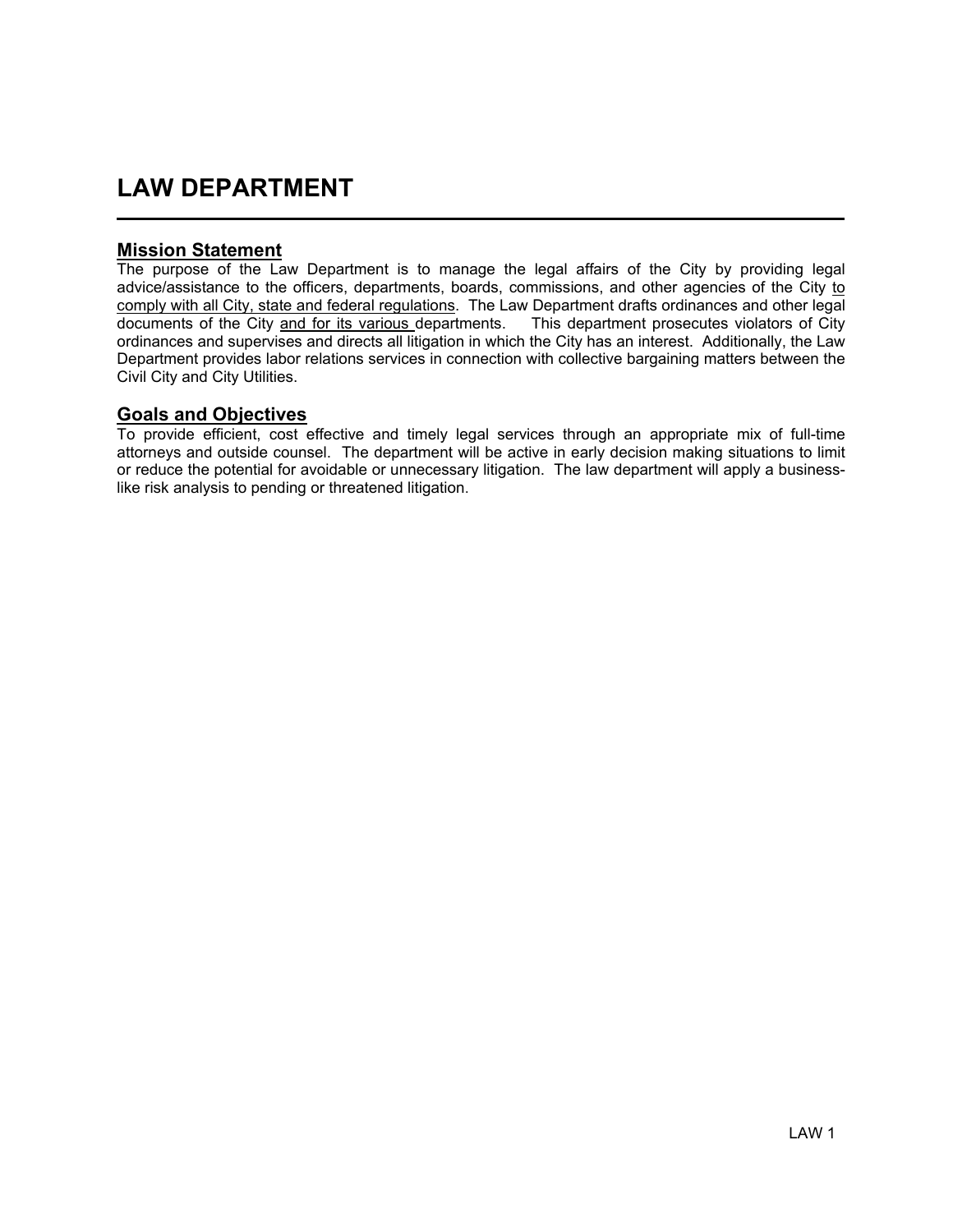#### LAW Dept # 0009 2009 BUDGET COMPARISON

|                                     | 2007<br><b>ACTUAL</b> | 2008 ACTUAL<br><b>THRU</b><br>30-Jun-2008 | 2008 REVISED<br><b>BUDGET</b> | 2009<br><b>SUBMITTED</b> | \$ INCREASE<br>(DECREASE)<br>FROM 2008 APPR | % CHANGE<br><b>FROM 2008</b><br><b>APPR</b><br><b>TO 2009</b> |
|-------------------------------------|-----------------------|-------------------------------------------|-------------------------------|--------------------------|---------------------------------------------|---------------------------------------------------------------|
| 5111 TOTAL WAGES                    | 251,512               |                                           | 254,743                       | 274,040                  | 19,297                                      | 7.58%                                                         |
| 5131 PERF - EMPLOYERS SHARE         | 15,719                |                                           | 17,832                        | 19,868                   | 2,036                                       |                                                               |
| 5132 FICA                           | 18,597                |                                           | 19,488                        | 20,964                   | 1,476                                       |                                                               |
| 5134 LIFE MEDICAL & HEALTH INSURAN  | 34,000                |                                           | 36,000                        | 36,000                   |                                             |                                                               |
| 5136 UNEMPLOYMENT COMPENSATION      | 250                   |                                           | 255                           | 274                      | 19                                          |                                                               |
| 5137 WORKERS COMP INSURANCE         | 240                   |                                           | 259                           | 216                      | (43)                                        |                                                               |
| 513A PERF - EMPLOYEES/PD BY CITY    | 7.546                 |                                           | 7,642                         | 8,221                    | 579                                         |                                                               |
| 513R RETIREES HEALTH INSURANCE      | 17,000                |                                           | 18,000                        | 18,000                   |                                             |                                                               |
| <b>Total 5100</b>                   | \$344,864             | \$141,196                                 | \$354,219                     | \$377,583                | \$23,364                                    | 6.60%                                                         |
| 5212 STATIONERY & PRINTED FORMS     | 223                   |                                           | 230                           | 230                      |                                             |                                                               |
| 5213 COMPUTER SUPPLIES              | 30                    |                                           | 150                           | 150                      |                                             |                                                               |
| 5219 OTHER OFFICE SUPPLIES          | 1,432                 |                                           | 1,500                         | 1,500                    |                                             |                                                               |
| 5263 OTHER EQUIPMENT REPAIR PARTS   | 145                   |                                           | 200                           | 200                      |                                             |                                                               |
| 5299 OTHER MATERIALS & SUPPLIES     |                       |                                           | 100                           | 100                      |                                             |                                                               |
| <b>Total 5200</b>                   | \$1,829               | \$711                                     | \$2,180                       | \$2,180                  | \$-                                         | 0.00%                                                         |
| 5311 LEGAL SERVICES                 | 67,544                |                                           | 122,000                       | 100,000                  | (22,000)                                    |                                                               |
| 531K SEMINAR FEES                   | 1,568                 |                                           | 3,060                         | 2,500                    | (560)                                       |                                                               |
| 5322 POSTAGE                        | 3,914                 |                                           | 3,195                         | 4,000                    | 805                                         |                                                               |
| 5323 TELEPHONE & TELEGRAPH          | 958                   |                                           | 924                           | 960                      | 36                                          |                                                               |
| 5324 TRAVEL EXPENSES                | 5.352                 |                                           | 3,500                         | 4,500                    | 1,000                                       |                                                               |
| 5326 MILEAGE                        | 449                   |                                           | 1,080                         | 800                      | (280)                                       |                                                               |
| 532L LONG DISTANCE CHARGES          | 107                   |                                           | 96                            | 120                      | 24                                          |                                                               |
| 5342 LIABILITY INSURANCE            | 172                   |                                           | 243                           | 225                      | (18)                                        |                                                               |
| 5363 CONTRACTED OTHER EQUIPMT REPAI | 588                   |                                           | 300                           | 600                      | 300                                         |                                                               |
| 5369 CONTRACTED SERVICE             | 3,429                 |                                           | 3,280                         | 3,600                    | 320                                         |                                                               |
| 5374 OTHER EQUIPMENT RENTAL         | 1,409                 |                                           | 1,392                         | 1,500                    | 108                                         |                                                               |
| 5391 SUBSCRIPTIONS AND DUES         | 6,635                 |                                           | 5,530                         | 6,820                    | 1,290                                       |                                                               |
| 5399 OTHER SERVICES AND CHARGES     | 380                   |                                           | 570                           | 300                      | (270)                                       |                                                               |
| <b>Total 5300</b>                   | \$92,508              | \$27,186                                  | \$145,170                     | \$125,925                | (\$19,245)                                  | $-13.26%$                                                     |
| <b>Total 5400</b>                   | \$-                   | \$-                                       | \$-                           | \$-                      | \$-                                         |                                                               |
| <b>Total</b>                        | \$439,201             | \$169,093                                 | \$501,569                     | \$505,688                | \$4,119                                     | 0.82%                                                         |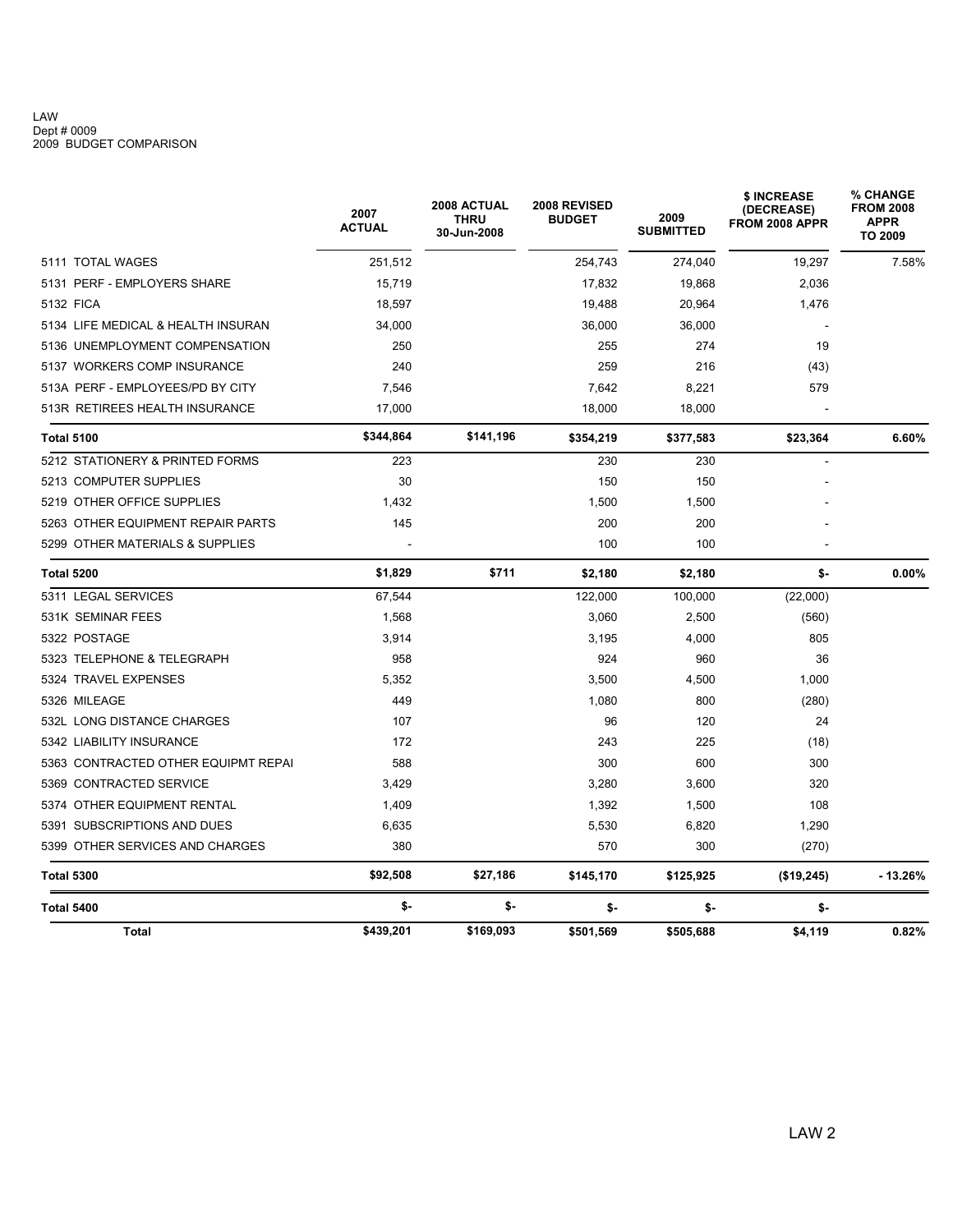| Law 2009-2013 Capital Improvement Program |                                           |                                      |                          |                         |                             |                          |      |  |  |  |
|-------------------------------------------|-------------------------------------------|--------------------------------------|--------------------------|-------------------------|-----------------------------|--------------------------|------|--|--|--|
|                                           | FUNDING SOURCE CODE:                      | <b>GRP-Grant Pending</b>             |                          |                         | PT-Property Tax             |                          |      |  |  |  |
|                                           | CC-Cumulative Capital Fund                | LE-Lease                             |                          |                         | RB-Revenue Bond             |                          |      |  |  |  |
|                                           | CDBG-Community Development Block Grant    | InfraBd-Infrastructure Bond          |                          |                         | <b>ST-State Source</b>      |                          |      |  |  |  |
|                                           | CEDIT-Co. Economic Development Income Tax | <b>LRS-Local Roads &amp; Streets</b> |                          |                         | <b>SU-Sewer Utility</b>     |                          |      |  |  |  |
|                                           | <b>CO-County Source</b>                   | MISC-Miscellaneous                   |                          |                         | SWU-Stormwater Utility      |                          |      |  |  |  |
|                                           | FED-Federal Source                        | MVH-Motor Vehicle Highway            |                          |                         | TIF-Tax Increment Financing |                          |      |  |  |  |
|                                           | GOB-General Obligation Bond               | PCBF-Park Cumulative Bldg. Fund      |                          |                         | UF-User Fee                 |                          |      |  |  |  |
|                                           | <b>GRA-Grant Approved</b>                 | <b>PS-Private Source</b>             |                          | <b>WU-Water Utility</b> |                             |                          |      |  |  |  |
| Item #                                    | <b>Project Title &amp; Description</b>    | <b>Funding</b>                       |                          |                         | <b>Expenditure</b>          |                          |      |  |  |  |
|                                           |                                           | <b>Source</b>                        | 2009                     | 2010                    | 2011                        | 2012                     | 2013 |  |  |  |
|                                           |                                           |                                      | $\overline{\phantom{a}}$ |                         |                             | $\overline{\phantom{0}}$ |      |  |  |  |
| <b>TOTAL</b>                              |                                           |                                      | $\blacksquare$           |                         |                             | $\blacksquare$           |      |  |  |  |